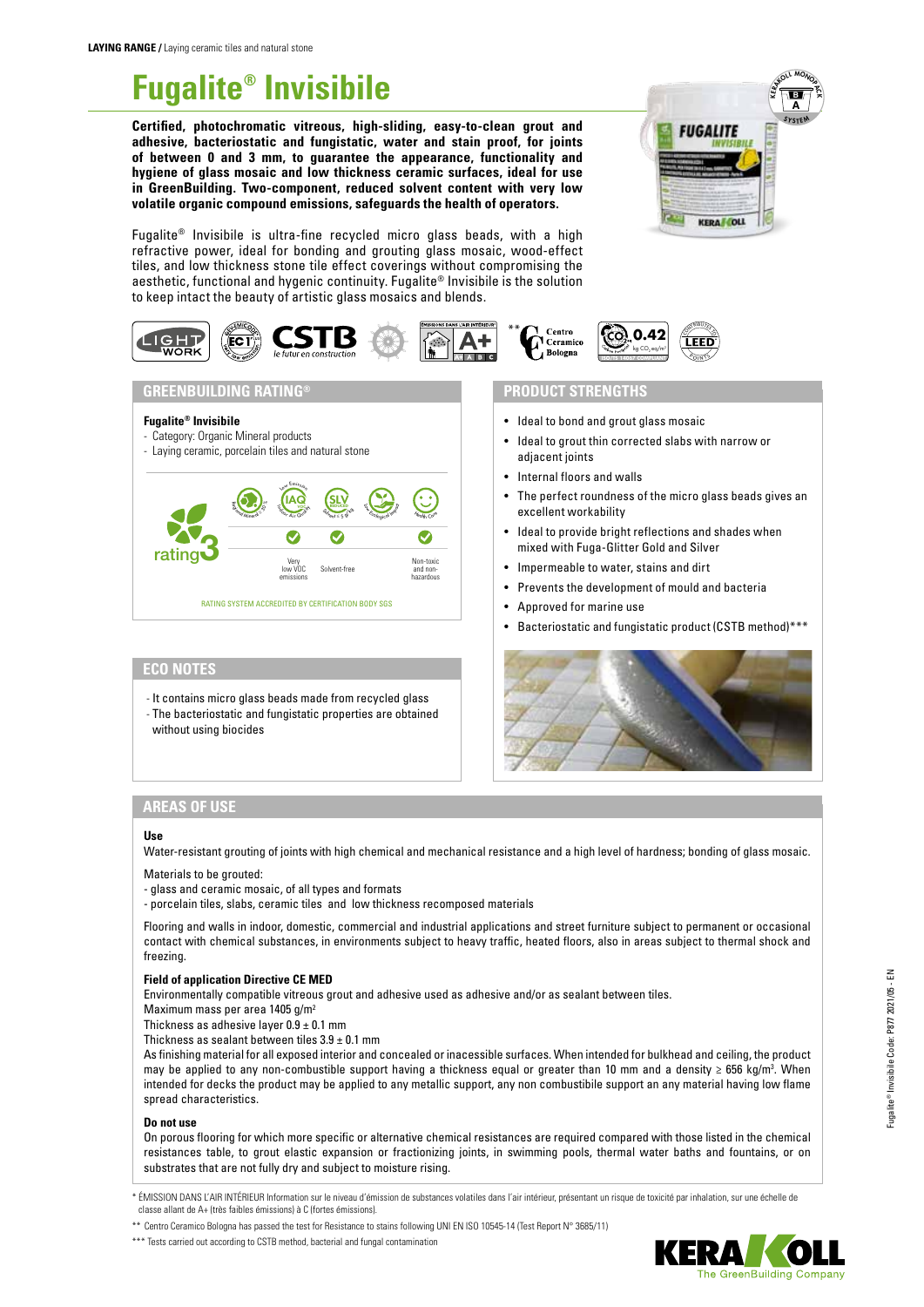#### **Preparation of substrates**

As a grout: before grouting joints, check that tiles have been laid correctly and are anchored perfectly to the substrate. Substrates must be perfectly dry. Grout joints in accordance with the recommended waiting time indicated on the relative data sheet for the adhesive used. For mortar substrates, wait at least 7 – 14 days depending on screed thickness, ambient weather conditions and on the level of absorption of the covering and the substrate. Any water or moisture rising can cause vapour pressure to accumulate, which may in turn loosen the tiles on account of the complete non-absorbency of the grout or of the tiles themselves. Joints must be free from any excess adhesive, even if already hardened. Furthermore they must be of an even depth for the whole width of the tile covering, thereby ensuring maximum chemical resistance. Any dust and loose debris must be removed from joints by carefully cleaning them with vacuum cleaner. The surface of the coating material to be grouted must be dry and free from dust or building dirt; any residual protective coatings must first be removed using specific products.

Before grouting joints, check the cleanability of the tile covering, as porous or highly micro-porous surfaces may cause cleaning difficult. It is advisable to perform a preliminary test on tiles not to be laid or in a small, concealed area.

**As an adhesive:** substrates must be compact and solid, free of dust, oil and grease, dry and free from moisture rising, with no loose debris or flaky parts such as residues of cement, lime and paint coatings, which must be completely removed. The substrate must be stable, without cracks and have already completed the curing period of hygrometric shrinkage. Uneven areas must be corrected with suitable smoothing and finishing products. On screeds and plasters which are highly absorbent and have dusty, flaky surfaces, it is advisable to apply one or more coats of Primer A Eco water-based, eco-friendly surface isolation primer, following the instructions provided, in order to reduce the water absorption and improve spreadability of the adhesive.

#### **Preparation**

Fugalite® Invisibile is prepared by mixing together parts A and B from the bottom upwards, using a low-rev (≈ 400/min.) helicoidal agitator, respecting the preset ratio of 2.82 : 0.18 of the packs. Pour part B into the bucket containing part A, being careful to mix the two parts uniformly until a smooth, even coloured mixture is obtained. In any case, mix only enough grout that can be used in full within 45 min. at +23 ºC, 50% R.H. Fugalite® Invisibile product buckets must be stored at a temperature of approx. +20 °C for at least 2-3 days before use. Higher temperatures make the mixture too fluid and shorten hardening times, while lower temperatures make the mixture harder to spread and slow down setting times. At temperatures of less than +5 °C, the product will no longer set.

**Application as grout:** Fugalite® Invisibile must be applied evenly on the tile covering with a hard rubber spreader. Grout material has to be completely filled between entire joint areas, the application has to be done diagonally with respect to the joints. If grouting is to be on joints only, it is recommended that a test be carried out in advance before laying to ensure the surface can be properly cleaned. Remove most of the excess grout immediately using the spreader, leaving only a thin film on the tile.

**Cleaning as grout:** begin cleaning the tilework when the grout is still fresh. On completion, clean up the surface using a thick, largesized sponge, preferably made of cellulose, damped in clean water to avoid removing grout from the joints. Use circular movements to soften the film of grout on the tiles and finish cleaning the joint surface. Specific high-dispersion polymers ensure all grout residues are removed using only a small amount of water. The use of an excessive amount of water when cleaning would impair the final chemical resistances. It is important to rinse frequently and make sure clean water is used at all times, using appropriate trays and grills with cleaning rollers (wash-boy). If necessary, replace the sponge or felt cleaning pad when saturated with grout. Final cleaning should be done, by sponge applied in a diagonal directions to avoid material coming out from the joints. Then clean the coatings completely with a cotton cloth, absorbent paper or a wet vacuum to ensure complete removal of any residual streaks of resin. Avoid accumulations of water on the grout before it hardens. Any streaks can be removed using Fuga-Soap Eco specific soap, diluted 1 part to 2 in water at least 48 hours after grouting (at +23 °C). Leave to work on the surface for 10 - 15 min., then use a felt cleaning pad, rinse with water and wipe with a dry cloth, absorbent paper or a wet vacuum. Do not walk on floors that are still damp as dirt could still stick to them.

**As an adhesive:** Fugalite® Invisibile can be applied with a suitable toothed spreader to be chosen according to the size and type of mosaic. Using the smooth part of the spreader, apply a fine layer of product, pressing down onto the substrate in order to ensure maximum adhesion, after which the thickness can be adjusted as required by tilting the spreader at an angle. Apply the adhesive to a surface area that will allow laying of the coating material within the open time indicated. Press down the pieces of mosaic using a rubber coated spreader to allow for maximum coverage of the surface.

#### **Cleaning**

Residual traces of grout can be removed from tools with water before the product has hardened.

#### **SPECIAL NOTES**

Gold or silver Fuga-Glitter can be used as an additive in Fugalite® Invisibile to create a metalized decorative effect; add 1-3 tins to every 100g pack of grout to obtain the required aesthetic finish.

Adding Fuga-Wash Eco to the cleaning water gives a better detergent action on coating materials, keeps the sponge cleaner, improves the surface finish of grouting and cleans effectively without the need for rinsing.

#### **ABSTRACT**

*Chemical and mechanical high-resistance grouting of ceramic tiles, porcelain tiles, glass mosaic using a certified, high-slide, easyto-clean, photochromatic, vitreous grout that is bacteriostatic and fungistatic, water and stain proof with a high level of chemical and mechanical resistance and GreenBuilding Rating® 3, such as Fugalite® Invisibile by Kerakoll Spa\*\*. Joints must be dry and free from traces of adhesive and loose debris. Use a spreader or hard rubber float to apply the grout and suitable sponges and clean water to clean joints on completion. Joints of \_\_\_\_ mm width and tiles \_\_\_\_ x \_\_\_\_ cm in size will give an average coverage of approx. \_\_\_\_ kg/ m2 . Existing elastic expansion and fractionizing joints must be respected.*

*\*\*Tests carried out according to CSTB method, bacterial and fungal contamination*

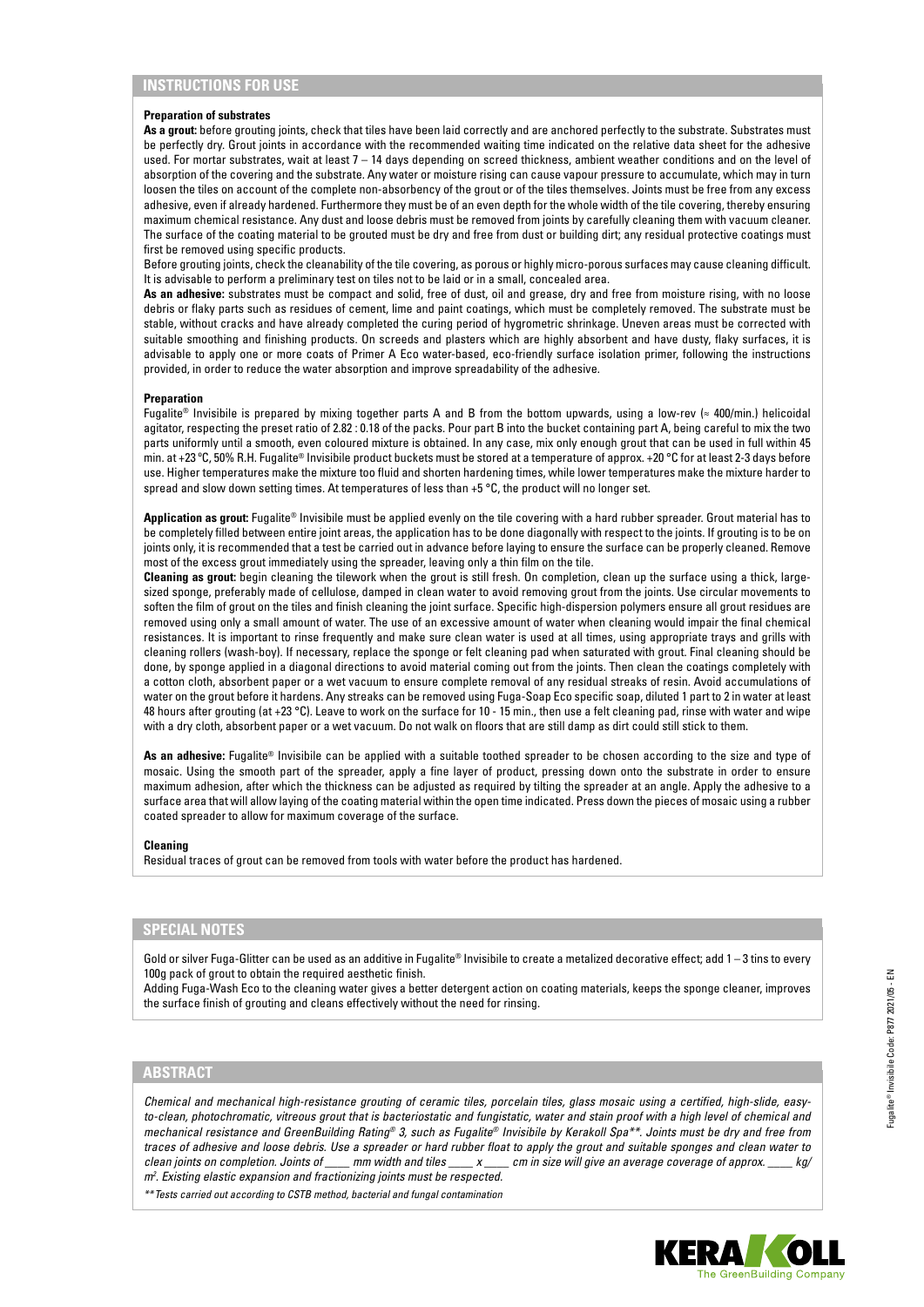## **TECHNICAL DATA COMPLIANT WITH KERAKOLL QUALITY STANDARD**

**COVERAGE TABLE** 

| Appearance                                       | part A coloured paste / part B straw-coloured liquid                                |                          |
|--------------------------------------------------|-------------------------------------------------------------------------------------|--------------------------|
| Specific weight                                  | part A $\approx$ 1.69 kg/dm <sup>3</sup> / part B $\approx$ 0.99 kg/dm <sup>3</sup> | UEAtc                    |
| Viscosity                                        | $\approx 80200$ mPa $\cdot$ s, rotor 93 RPM 10                                      | <b>Brookfield method</b> |
| Mineralogical nature of inert material           | silicate - crystalline (part A)                                                     |                          |
| <b>Chemical nature</b>                           | epoxy resin (part A) / polyamines (part B)                                          |                          |
| Grading                                          | $\approx 0$ - 250 µm                                                                |                          |
| Shelf life                                       | $\approx$ 24 months from production in the original sealed packaging                |                          |
| Warning                                          | Protect from frost, avoid direct exposure to sunlight and sources of heat           |                          |
| Pack                                             | monopack part A 2.82 kg / part B 0.18 kg                                            |                          |
| Colour                                           | Neutral                                                                             |                          |
| <b>Mixing ratio</b>                              | part A : part B = 2.82 : 0.18                                                       |                          |
| Specific weight of the mixture                   | $\approx$ 1.55 kg/dm <sup>3</sup>                                                   |                          |
| Pot life at $+23$ °C                             | $\geq 45$ min.                                                                      |                          |
| Temperature range for application                | from +5 $^{\circ}$ C to +30 $^{\circ}$ C                                            |                          |
| joint width                                      | from 0 to 3 mm                                                                      |                          |
| Foot traffic                                     | $\approx$ 24 hrs                                                                    |                          |
| Grouting after laying:                           |                                                                                     |                          |
| - with Fugalite® Invisibile on coating materials | immediate                                                                           |                          |
| - with Fugalite® Invisibile on floors            | as soon as foot traffic is allowed                                                  |                          |
| - with adhesive                                  | see characteristics of adhesive                                                     |                          |
| - mortar                                         | $\approx$ 7 – 14 days                                                               |                          |
| Interval before normal use                       | $\approx$ 3 days (mechanical resistance) / $\approx$ 7 days (chemical resist.)      |                          |
| Coverage:                                        |                                                                                     |                          |
| - as an adhesive                                 | $\approx$ 2 - 4 kg/m <sup>2</sup>                                                   |                          |
| - as a grout                                     | see Coverage table                                                                  |                          |

|         | Format                      | Thickness         |                 | grammes/m <sup>2</sup> joint width |                 |
|---------|-----------------------------|-------------------|-----------------|------------------------------------|-----------------|
|         |                             |                   | 1 <sub>mm</sub> | $2 \, \text{mm}$                   | 3 <sub>mm</sub> |
| Mosaic  | 2x2 cm                      | 3 <sub>mm</sub>   | $\approx 530$   | $\approx 1.060$                    | $\approx 1590$  |
|         | 5x5 cm                      | 4 mm              | $\approx 290$   | $\approx 580$                      | $\approx 870$   |
| Tiles   | 30x60 cm                    | 4 mm              | $\approx 40$    | $\approx 80$                       | $\approx$ 120   |
|         | 50x50 cm                    | 4 mm              | $\approx 30$    | $\approx 60$                       | $\approx 90$    |
|         | 60x60 cm                    | 4 mm              | $\approx 25$    | $\approx 50$                       | $\approx$ 75    |
|         | 100x100 cm                  | 4 mm              | $\approx$ 15    | $\approx 30$                       | $\approx 45$    |
|         | 20x20 cm                    | 8 <sub>mm</sub>   | $\approx 150$   | $\approx 300$                      | $\approx 450$   |
|         | 30x30 cm                    | 9 <sub>mm</sub>   | $\approx$ 110   | $\approx 220$                      | $\approx 330$   |
|         | 40x40 cm                    | $10 \text{ mm}$   | $\approx 90$    | $\approx 180$                      | $\approx 270$   |
|         | 30x60 cm                    | $10 \text{ mm}$   | $\approx 90$    | $\approx 180$                      | $\approx 270$   |
|         | 60x60 cm                    | $10 \text{ mm}$   | $\approx 60$    | $\approx 120$                      | $\approx$ 180   |
|         | 60x90 cm<br>$10 \text{ mm}$ |                   | $\approx 50$    | $\approx 100$                      | $\approx$ 150   |
|         | 100x100 cm                  | $10 \text{ mm}$   | $\approx 35$    | $\approx$ 70                       | $\approx 105$   |
|         | 120x120 cm                  | $10 \text{ mm}$   | $\approx 30$    | $\approx 60$                       | $\approx 90$    |
|         | 20x20 cm                    | <b>14 mm</b>      | $\approx 260$   | $\approx 520$                      | $\approx$ 780   |
|         | 30x30 cm                    | 14 mm             | $\approx 170$   | $\approx 340$                      | $\approx 510$   |
| Klinker | 30x30 cm                    | $15 \text{ mm}$   | $\approx 185$   | $\approx 370$                      | $\approx 555$   |
|         | 12.5x24.5 cm                | $12 \, \text{mm}$ | $\approx 270$   | $\approx 540$                      | $\approx 810$   |

The data provided must be considered merely as an indication of the grout coverage, averaged out based on our experience and taking into account normal site wastage. The<br>following may vary according to specific conditions

**KERA OLL** The GreenBuilding Company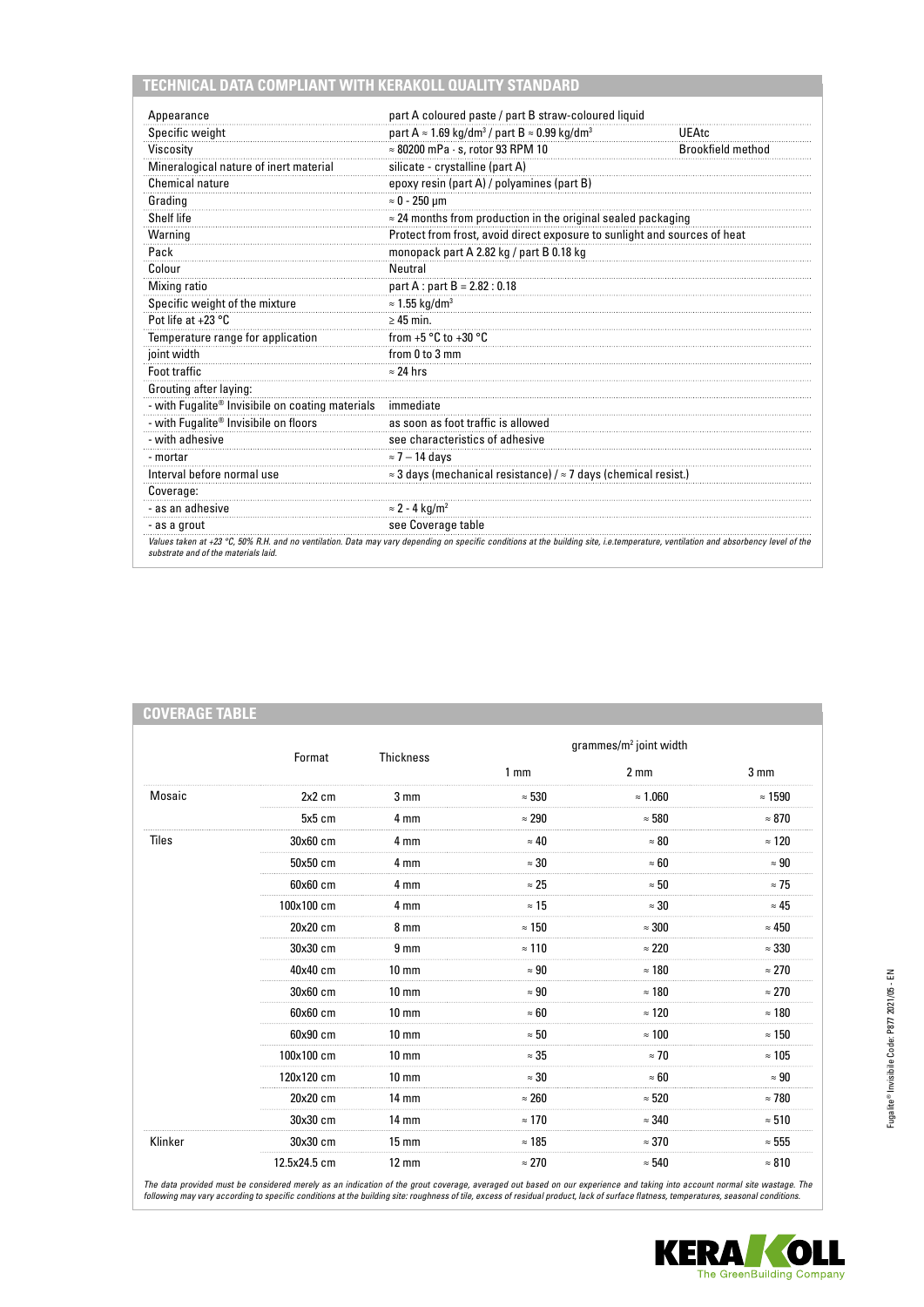| <b>VOC INDOOR AIR QUALITY (IAQ) - VOLATILE ORGANIC COMPOUND EMISSIONS</b> |                                           |                             |
|---------------------------------------------------------------------------|-------------------------------------------|-----------------------------|
| Conformity                                                                | EC 1 plus GEV-Emicode                     | GEV Certified 4450/11.01.02 |
| <b>HIGH-TECH</b>                                                          |                                           |                             |
| Static modulus of elasticity                                              | $\approx$ 570 N/mm <sup>2</sup>           | <b>ISO 178</b>              |
| Resistance to abrasion                                                    | $\approx$ 215 mm <sup>3</sup>             | EN 12808-2                  |
| Water absorption after 240 min.                                           | $\approx 0.04$ q                          | EN 12808-5                  |
| <b>Working temperature</b>                                                | from -40 $^{\circ}$ C to +80 $^{\circ}$ C |                             |
| <b>Colour Fastness</b>                                                    |                                           | <b>UNI EN ISO 105-A05</b>   |
| Resistance to fungal contamination                                        | $class F+$                                | CSTB 2011-002               |
| Resistance to bacterial contamination                                     | $class B+$                                | CSTB 2010-083               |
| Porcelain tiles/concrete tensile strength                                 | $\geq$ 1.5 N/mm <sup>2</sup>              | EN 1348                     |
| Initial shear strength                                                    | $\geq$ 5 N/mm <sup>2</sup>                | EN 12003                    |
| Shear strength after water immersion                                      | $\geq$ 3 N/mm <sup>2</sup>                | EN 12003                    |
| Open time: tensile adhesion                                               | $\geq$ 2 N/mm <sup>2</sup>                | EN 1346                     |
| Resistance to jodine stains                                               | class 4                                   | ISO 10545-14                |
| Resistance to olive oil stains                                            | class 5                                   | ISO 10545-14                |
| Resistance to chromium stains                                             | class 3                                   | ISO 10545-14                |

# **CHEMICAL RESISTANCE (EN 12808-1)**

| <b>Acids</b> | Concentration | Permanent contact       | Occasional contact      |
|--------------|---------------|-------------------------|-------------------------|
| Acetic       | 2.5%          | $\bullet\bullet$        | $\bullet\bullet\bullet$ |
|              | $5\%$         | $\bullet$               | $\bullet\bullet$        |
|              | 10%           |                         |                         |
| Hydrochloric | 37%           | $\bullet\bullet\bullet$ | $\bullet\bullet\bullet$ |
| Citric       | 10%           | $\bullet\bullet$        | $\bullet\bullet\bullet$ |
| Formic       | 2.5%          | $\bullet\bullet$        |                         |
|              | 10%           | ٠                       | ٠                       |
| Phosphoric   | 50%           | $\bullet\bullet\bullet$ | $\bullet\bullet\bullet$ |
|              | 75%           | $\bullet$               | $\bullet\bullet$        |
| Lactic       | 2.5%          | $\bullet\bullet$        |                         |
|              | 5%            | ٠                       | $\bullet\bullet$        |
|              | $10\%$        | $\bullet$               | ٠                       |
| Nitric       | 25%           | $\bullet\bullet$        | $\bullet\bullet\bullet$ |
|              | 50%           | $\bullet$               | ٠                       |
| Oleic        | 100%          |                         | ٠                       |
| Sulphuric    | 50%           | $\bullet\bullet\bullet$ | $\bullet\bullet\bullet$ |
|              | 100%          | ٠                       | ٠                       |
| Tannic       | $10\%$        | $\bullet\bullet$        |                         |
| Tartaric     | 10%           | $\bullet\bullet$        | $\bullet\bullet\bullet$ |

KERA OLI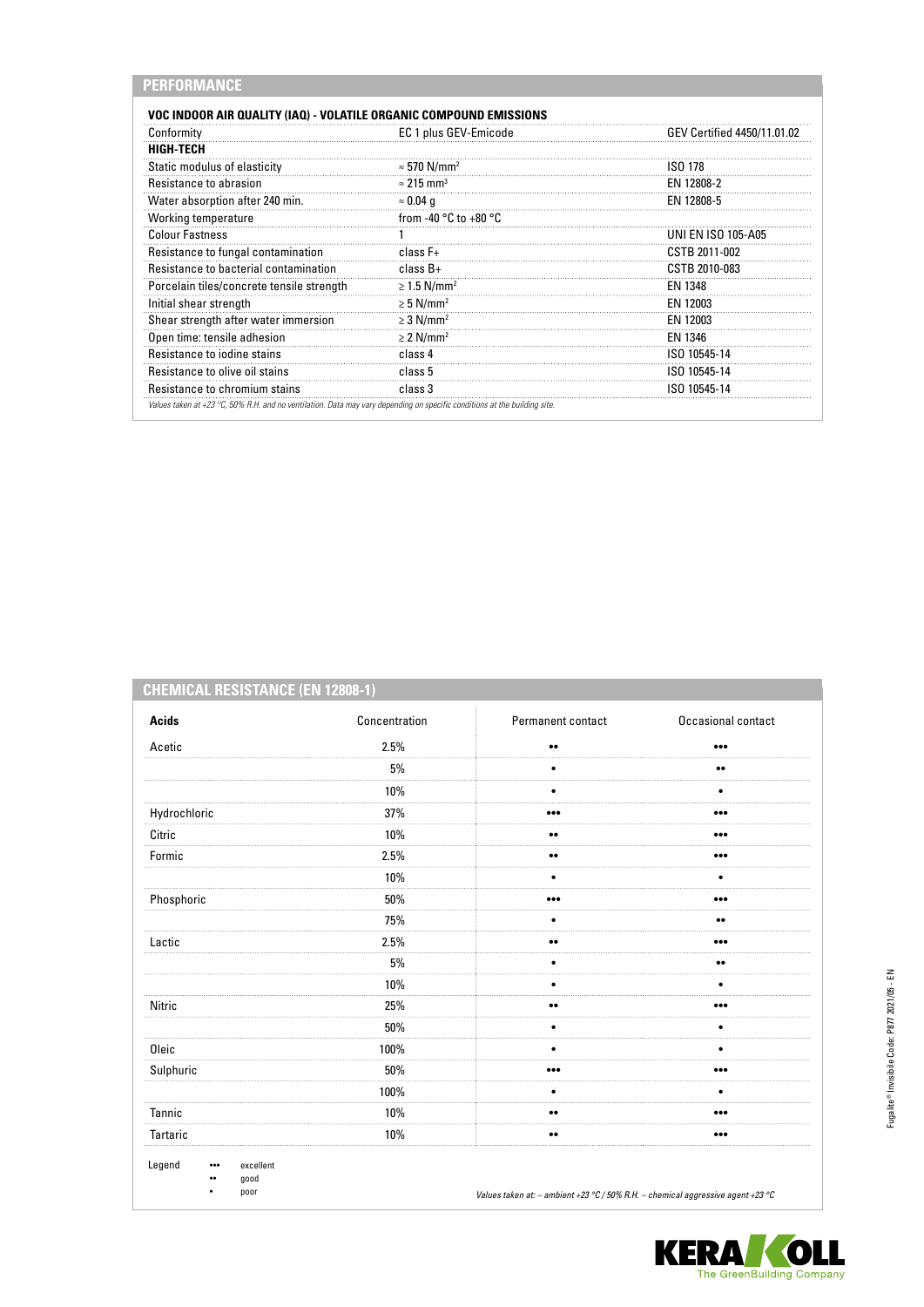| <b>CHEMICAL RESISTANCE (EN 12808-1)</b> |                |                                             |                         |  |
|-----------------------------------------|----------------|---------------------------------------------|-------------------------|--|
| <b>Foodstuffs</b>                       |                | Main foodstuffs<br>(temporary contact)      |                         |  |
| Vinegar                                 |                | $\bullet\bullet$                            |                         |  |
| Citrus fruits                           |                | $\bullet\bullet$                            |                         |  |
| Ethyl alcohol                           |                | $\bullet\bullet\bullet$                     |                         |  |
| Beer                                    |                | $\bullet\bullet\bullet$                     |                         |  |
| <b>Butter</b>                           |                | $\bullet\bullet\bullet$                     |                         |  |
| Coffee                                  |                | $\bullet\bullet\bullet$                     |                         |  |
| Casein                                  |                | $\bullet\bullet\bullet$                     |                         |  |
| Glucose                                 |                |                                             |                         |  |
| Animal fat                              |                | $\bullet\bullet\bullet$                     |                         |  |
| Fresh milk                              |                | $\bullet\bullet$                            |                         |  |
| Malt                                    |                | $\bullet\bullet\bullet$                     |                         |  |
| Margarine                               |                |                                             |                         |  |
| Olive oil                               |                | $\bullet\bullet$                            |                         |  |
| Soya oil                                |                | $\bullet\bullet$                            |                         |  |
| Pectin                                  |                | $\bullet\bullet\bullet$                     |                         |  |
| Tomato                                  |                | $^{\bullet}$                                |                         |  |
| Yoghurt                                 |                | $\bullet\bullet$                            |                         |  |
| Sugar                                   |                | $\bullet\bullet\bullet$                     |                         |  |
| <b>Fuels and Oils</b>                   |                | Permanent contact                           | Occasional contact      |  |
| Petrol                                  |                | $\bullet$                                   | $\bullet\bullet\bullet$ |  |
| Diesel oil                              |                | $\bullet\bullet$                            | $\bullet\bullet\bullet$ |  |
| Coal tar oil                            |                | $\bullet\bullet$<br>$\bullet\bullet$        |                         |  |
| Mineral oil                             |                | $\bullet\bullet$<br>$\bullet\bullet\bullet$ |                         |  |
| Petroleum                               |                | $\bullet\bullet$                            |                         |  |
| Mineral spirit                          |                | $\bullet$                                   | $\bullet\bullet\bullet$ |  |
| Turpentine                              |                | $\bullet$                                   | $\bullet\bullet\bullet$ |  |
| <b>Alkalis and Salts</b>                |                |                                             |                         |  |
|                                         | Concentration  | Permanent contact                           | Occasional contact      |  |
|                                         | 10%            | $\bullet\bullet$                            | $\bullet\bullet\bullet$ |  |
| Oxygenated water                        | 25%            | ٠                                           | $\bullet\bullet\bullet$ |  |
| Ammonia                                 | 25%            |                                             |                         |  |
| Calcium chloride                        | Saturated Sol. | $\bullet\bullet\bullet$                     | $\bullet\bullet\bullet$ |  |
| Sodium chloride                         | Saturated Sol. | $\bullet\bullet\bullet$                     | $\bullet\bullet\bullet$ |  |
| Sodium hypochlorite                     | 1.5%           | $\bullet\bullet$                            | $\bullet\bullet\bullet$ |  |
| (Active chlorine)                       | 13%            | $\bullet$                                   | $\bullet\bullet$        |  |
| Caustic soda                            | $50\%$         | $\bullet\bullet\bullet$                     | $\bullet\bullet\bullet$ |  |
| Aluminium sulphate                      | Saturated Sol. | $\bullet\bullet\bullet$                     | $\bullet\bullet\bullet$ |  |
| Potassium hydroxide                     | 50%            | $\bullet\bullet\bullet$                     | $\bullet\bullet\bullet$ |  |
|                                         | $5\%$          | $\bullet\bullet$                            | $\bullet\bullet\bullet$ |  |
| Potassium permanganate                  | $10\%$         | $\bullet$                                   | $\bullet\bullet$        |  |

Legend ••• excellent

•• good

• poor

*Values taken at: – ambient +23 °C / 50% R.H. – chemical aggressive agent +23 °C*